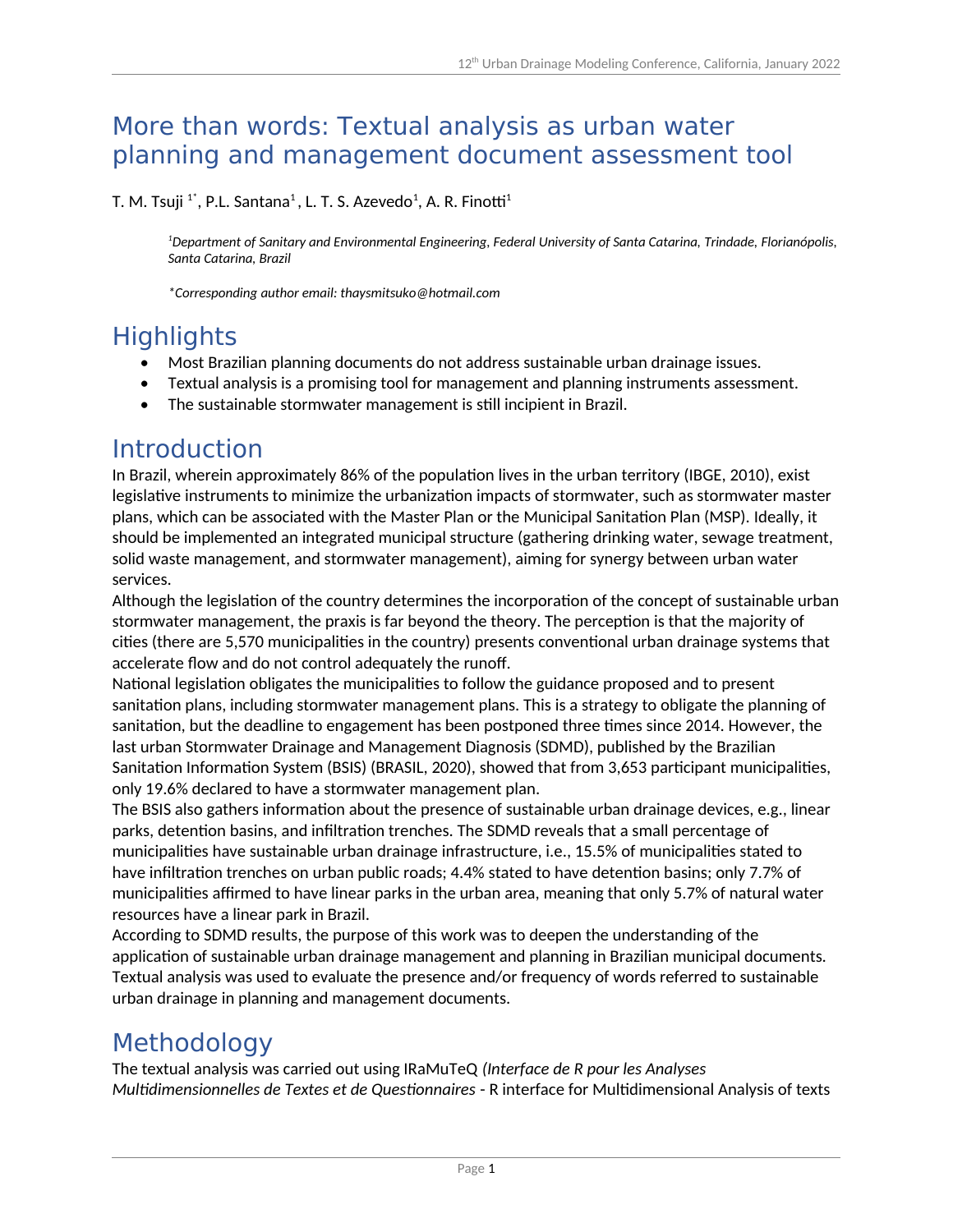and questionnaires), it allows classical textual statistics; specificity of groups; descending hierarchical classification; analyses of similarity and word cloud (Camargo and Justo, 2013). Hence, IRaMuTeQ was used to evaluate the frequency of sustainable urban drainage terminologies, e.g.,

alternative/compensatory techniques, Best Management Practices (BMP), Green Infrastructures, Low Impact Development (LID), in the planning and management sections of Brazilian documents. For Iramuteq analysis is essential to follow the developer recommendations (Loubère and Ratinaud, 2014), in this way a python script was written to automate the process of data preparation. Three corpuses were used, i.e., Corpus a: 94 MSP from Mato Grosso state (MSP-MT); Corpus b: 33 MSP from Amazonas state (MSP-AM); Corpus c: 54 Stormwater and Sewage Management State Plan (SSMSP-BA) from Bahia state. The location of the cities is shown in Figure 1, for each corpus, it was included as many files as available in the online directories. The documents were obtained in pdf format from online directories available on state websites. All of MSP-AM documents were published in 2012; the MSP-MT were published between 2017 and 2018; and SSMSP-BA between 2010 and 2011. The analysis performed in this research followed four main steps: data collection, file format conversion, preparation of data, textual analysis using IRaMuTeQ as could be seen in Figure 1.

In addition, to enrich the comparison, the Roque Saenz Peña Stormwater Master Plan (RSPSMP) published in 2018 was randomly chosen to represent Argentina as the neighbor country and, representing an advanced country into the sustainable urban drainage, was chosen the 2016-2021 Seine-Normandie Watershed Development And Management Master Plan (SNWDMMP), in France.





# Results and discussion

There is a small number of words that could be associated with a sustainable conception of urban drainage, such as certain devices or even terminologies such as BMP, SUDS, LID, WSUF, and SbN, and among those present, there is a relatively small frequency (Table 1).

The cities that most cited "urban drainage" in each corpus were: Ponte Branca (Corpus a), a city with 1,525 inhabitants and 701,138 km²; Benjamin Constant (Corpus b) with 44,873 inhabitants, 8695,391 km<sup>2</sup> where suffer to frequent floods caused by the Solimões river floods; Ten municipalities with less than 10,000 inhabitants (Corpus c), the document assesses the critical flood areas and proposes solutions for the cities. In general, was observed that the Brazilian cities that most cited the urban drainage are the cities that most have to deal with floodings.

Comparing Corpus a, b and c to RSPSMP (Argentina) and SNWDMMP (France) allowed us to perceive the management and planning main differences, however, it is important to deepen the analysis to comprehend the principles that guide the construction of those document plans in each country. The grouping of the texts by corpus, representing the states, avoids difficulties associated with the linguistic diversity of Brazil since SDMD pointed out that the heterogeneity of the terminologies and concepts used for stormwater management in Brazil. This particularity, associated with a weak technical